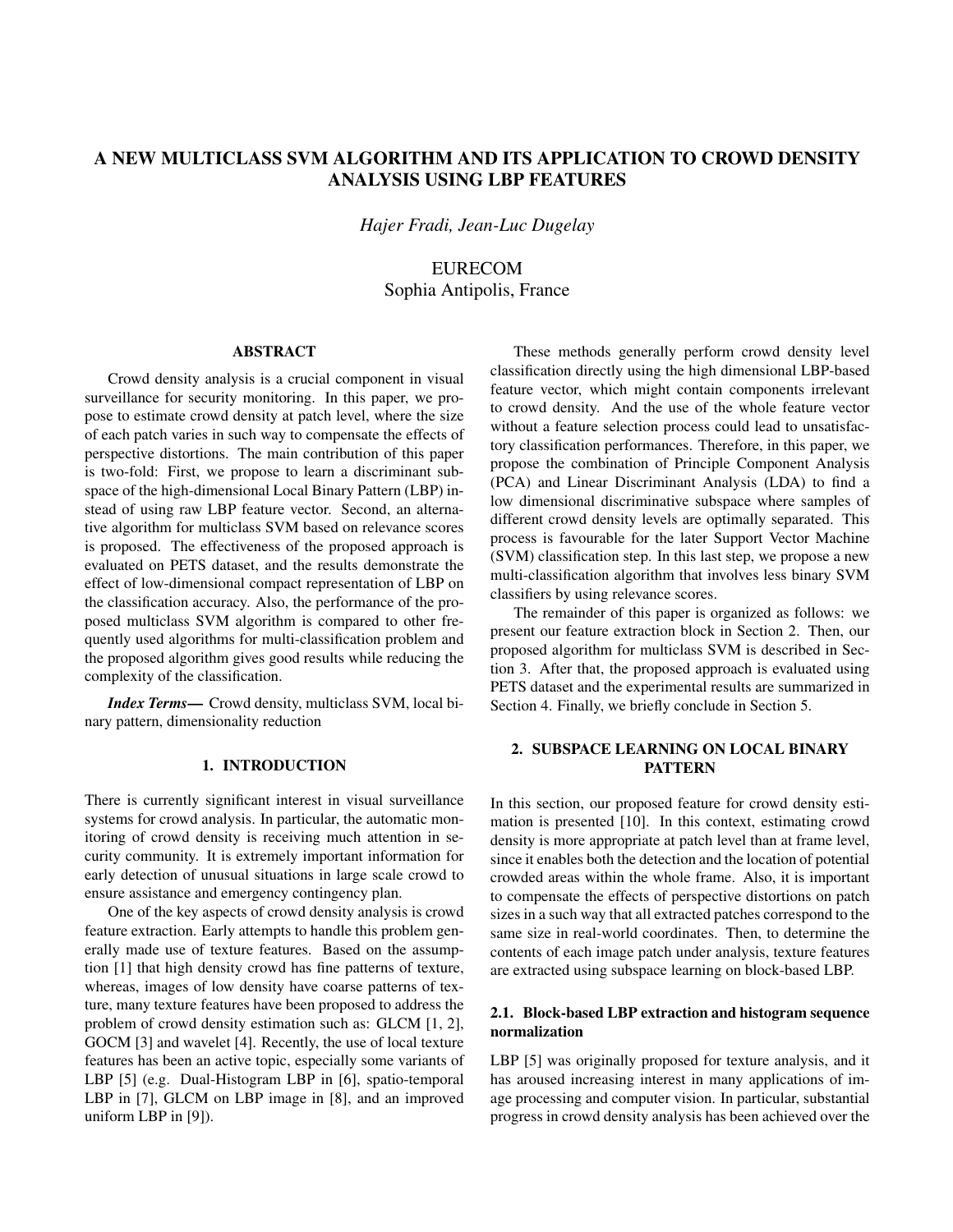last years using LBP. It is a powerful descriptor that characterizes the structure of the local image texture which is highly relevant to the crowd density. LBP operator is based on labeling the pixels of an image by thresholding the 3 x 3-neighborhood of each pixel with the center value and considering the result as a binary digit. Then, a binary number is obtained by concatenating all binary values in a clockwise direction, starting from the top left neighbor. Thus, for a given pixel  $(x_c, y_c)$ , the LBP code in decimal form is defined as:

$$
LBP(x_c, y_c) = \sum_{p=0}^{P-1} S(i_p - i_c) 2^p
$$
 (1)

where  $i_c$  and  $i_p$  denote, respectively, the gray values of the center pixel and the  $P$  surrounding pixels.  $S$  refers to a thresh-

olding function defined as:  $S(x) = \begin{cases} 1 & \text{if } (x \ge 0) \\ 0 & \text{otherwise} \end{cases}$ 0 otherwise

In our proposed approach, each image patch is spatially divided into several non-overlapping blocks, from which histogram sequences are extracted by computing the occurrence of LBP codes. Then, the histogram pieces computed from different blocks are concatenated into a single histogram sequence to represent a given image patch. So, for  $m$  blocks  ${B_1, B_2, ..., B_m}$ , the histogram of each image patch is defined as follows:

$$
H = ((h_0^1, h_1^1, ..., h_{L-1}^1), ..., (h_0^m, h_1^m, ..., h_{L-1}^m))),
$$
  
\n
$$
h_l^j = \sum_{(x,y) \in B_j} f\{LBP(x,y) = l\}
$$
\n(2)

where  $[0, ..., L - 1]$  denotes the range of gray levels in LBP map, and f is defined as:  $f{A}$  =  $\int 1$  if (*A* is true) 0 otherwise

Given different patch sizes, block normalization to each feature vector (i.e LBP histogram sequence defined in (2)) have to be applied. For this purpose,  $L1 - sqrt$  [11] defined as follow is used:

$$
H = \sqrt{H/(\parallel H \parallel_1 + \epsilon)}\tag{3}
$$

where  $\epsilon$  is a small constant.

#### 2.2. Discriminative subspace learning

As described in the previous section, the LBP feature vector extracted from an image patch is high-dimensional, which brought the inconvenience for the modeling and classification steps due to the so-called "curse of dimensionality". Moreover, the feature vector contains substantial amount of component dimensions which are irrelevant to the underlying crowd density and could have a negative effect on the classification performance. So, we propose to use dimensionality reduction techniques to alleviate this effect.

LDA is an efficient approach to dimensionality reduction, it aims at finding an optimized projection  $W_{opt}$  which projects D dimensional data vectors  $U$  into a  $d$  dimensional space by:  $V = W_{opt}U$ , in which intra-class scatter  $(S_W)$  is minimized while the inter-class scatter  $(S_B)$  is maximized.  $S_W$  and  $S_B$ are determined according to:

$$
S_W = \sum_{j=1}^{c} \sum_{i=1}^{l_j} (u_i^j - \mu_j)(u_i^j - \mu_j)^T, \tag{4}
$$

and

$$
S_B = \sum_{j=1}^{c} l_j (\mu_j - \mu) (\mu_j - \mu)^T,
$$
 (5)

where  $u_i^j$  is the  $i^{th}$  sample of class j,  $\mu_j$  is the mean of class j, c is the number of classes, and  $l_i$  is the number of samples in class  $j$ .  $W_{opt}$  is obtained according to the objective function:

$$
W_{opt} = \arg\max_{W} \frac{W^T S_B W}{W^T S_W W} = [w_1, \dots, w_g]
$$
 (6)

where  $\{w_i|i=1,\ldots,g\}$  are the eigenvectors of  $S_B$  and  $S_W$ which correspond to the  $q$  largest generalized eigenvalues according to:

$$
S_B w_i = \lambda_i S_W w_i, i = 1, \dots, g \tag{7}
$$

Note that there are at most  $c - 1$  non-zero generalized eigenvalues, so g is upper-bounded by  $c - 1$ . Since  $S_W$  is often singular, it is common to first apply PCA [12] to reduce the dimension of the original vector. This dimensionality reduction process of PCA followed by LDA is commonly referred to as "Fisherface" [13]. In this paper, we adopt the same strategy in crowd density estimation problem.

## 3. MULTICLASS SVM BASED ON GRADED RELEVANCE DEGREES

Once the dimensionality reduction techniques (which stands to PCA+LDA) are applied on block-based LBP, the resulting feature vectors are classified into different crowd density levels by applying SVM classifiers. In this context, the classification introduced by Polus [14] is commonly adopted. Based on that, the crowd density is categorized into 5 levels: free, restricted, dense, very dense, and jammed flow. Since crowd density estimation involves multiclass classification and SVM is originally two-class based pattern classification algorithm, several binary SVMs have to be performed to generate multiclass SVM. To handle this problem, the most frequently used techniques are: one-vs-rest, and one-vs-one, where, for a kclass problem, k, and  $k(k-1)/2$  binary SVM classifiers are performed, respectively.

At this stage, we intend to improve the classification accuracy while maintaining less computational cost over the existing multiclass SVM approaches. Our proposed algorithm consists of combining  $(k - 1)$  binary classifiers into a multiclass classifier. It is presented as follows: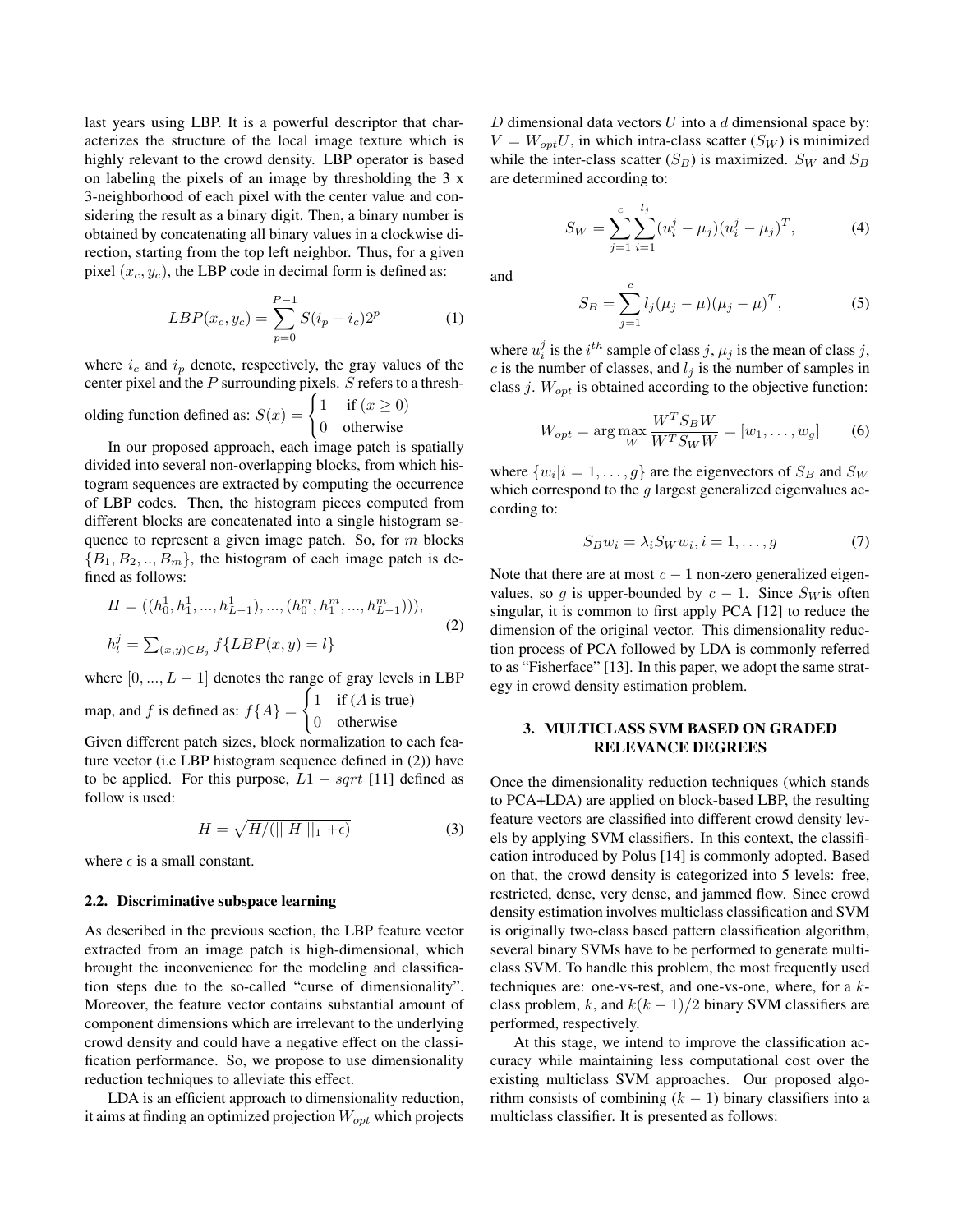### Algorithm 1 MultiClass SVM

**Input:** Training set  $(v_1, l_1), ..., (v_N, l_N)$ Output: Multiclass Classifier Training:Binary SVMs and graded relevance scores for  $j = 1$  to  $(k - 1)$  do

- For all samples from  $C_1$  to  $C_j$  classes, set labels to (+1) and all samples from  $C_{j+1}$  to  $C_k$ , set labels to (-1)
- Train  $j^{th}$  binary SVM
- Classify the training samples
- if  $(j > 1)$ , compute fuzzy scores  $\sigma_p$  for all training samples  $v_p$  classified as (+1) and define (j – 1) thresholds by splitting the curve of sorted relevance scores into equally spaced intervals.
- if  $(j < k)$ , compute fuzzy scores  $\sigma_n$  for all training samples  $v_n$  classified as (-1) and define  $(k-j-1)$  thresholds by splitting the curve of sorted relevance scores into equally spaced intervals.

#### end for

**Testing:**Classification of a new sample  $z_l$ for  $j = 1$  to  $(k - 1)$  do

- Classify  $z_l$  by  $j^{th}$  model
- if  $(z_l$  is classified as  $(+1)$ ) if  $(j = 1)$   $class_j(z_l) \leftarrow C_1$  else use the defined thresholds to decide  $class_i(z_l)$ else

if (j = k − 1)  $class_j(z_l)$  ←  $C_k$  else use the defined thresholds to decide  $class_j(z_l)$ end if

end for

The class getting the highest votes determines the instance class, if the same number of votes, the decision is made based on the relevance scores

So, our algorithm proceeds as follows: let consider a training set of N pairs  $(v_1, l_1)$ ,..., $(v_N, l_N)$ , where  $v_i \in R^d$  refers to the reduced feature vector of a given image patch  $i$ , and the label  $l_i \in \{C_1, ..., C_k\}$  indicates its crowd density level. The basic idea is to reassess each binary SVM classifier using relevance scores. In other words, we go beyond a binary crowd subdivision by assigning different crowd levels to the classified samples. This automatic graded crowd judgments is performed using fuzzy membership score which was proposed in [15] as a measure to quickly build graded ground truths in binary labeled databases without involving manual effort.

Since a binary SVM classification aims at finding a hyperplane that optimally separates two classes in the feature space, the distance from the hyperplane can be used to measure how much a sample is representative in one class. Therefore, the decision value  $f(x_s)$  of each training sample  $x_s$  is calculated, then a fuzzy score is defined as the positive/negative class posterior probability:  $\sigma_s = p(y_s = sign(f(x_s)) | f(x_s))$  with a parametric model based on fitting a sigmoid function:

$$
\sigma_s = \frac{1}{1 + \exp(af(x_s) + b)}\tag{8}
$$

where  $a$  and  $b$  parameters are adapted on the training step. According to the fuzzy relevance scores, the positive and negatives training samples of each classifier are sorted. And different thresholds are defined so that, we can re-categorize the samples in each set into different graded crowd levels.

Our proposed SVM multi-classification algorithm can be applied for any multiclass problem, where classes are related by monotonically increasing relevance degrees. Furthermore, this algorithm incurs at least two advantages: First, the computation time is decreased because only  $(k - 1)$  binary SVMs are performed. Second, each binary classification can be converted to multiclass classification using relevance scores  $\sigma_s$ .

#### 4. EXPERIMENTAL RESULTS

#### 4.1. Dataset

The proposed approach for crowd density estimation is evaluated within PETS 2009 public dataset  $1$ . In particular, we selected some frames from  $S_1$  and  $S_2$  Sections. Then, we define different crowd levels [14] according to the range of people in an area of 13  $m^2$ , see Table 1.

| Levels of Crowd        | Range of Density | Range of People |  |
|------------------------|------------------|-----------------|--|
| Density                | $(people/m^2)$   | (for 13 $m^2$ ) |  |
| Free Flow              | < 0.5            | < 7             |  |
| <b>Restricted Flow</b> | $0.5 - 0.8$      | $7 - 10$        |  |
| Dense Flow             | $0.81 - 1.26$    | $11 - 16$       |  |
| Very Dense Flow        | $1.27 - 2.0$     | $17 - 26$       |  |
| <b>Jammed Flow</b>     | > 2.0            | >26             |  |

Table 1. Definition of different crowd levels according to the range of density, and according to the range of people in an area of an approximate size 13  $m^2$ .

We use the camera calibration parameters [16] to transform the image coordinates to the real-world coordinates, from which we can approximate the real size of any RoI within a frame. In particular, this area  $(13m^2)$  corresponds to the real size of image block of size 226 x 226 (in the bottom of a frame). Then, the remaining image patches from bottom to top are carefully selected to compensate the perspective distortions. Afterwards, we manually labeled these image patches according to the congesting degrees of the crowd defined in Table 1. Using PETS dataset, we could not reach level 5 of the crowd (Jammed Flow), therefore, only four levels are experimented. For each crowd level, 200 image patches are selected, 100 for training and another 100 patches for testing. This results in a 4-class training set and a testing set of 400 samples each.

SVM parameters are optimized within the training set, using cross-validation (we randomly select 20 patches to tests,

<sup>1</sup>http://www.cvg.rdg.ac.uk/PETS2009/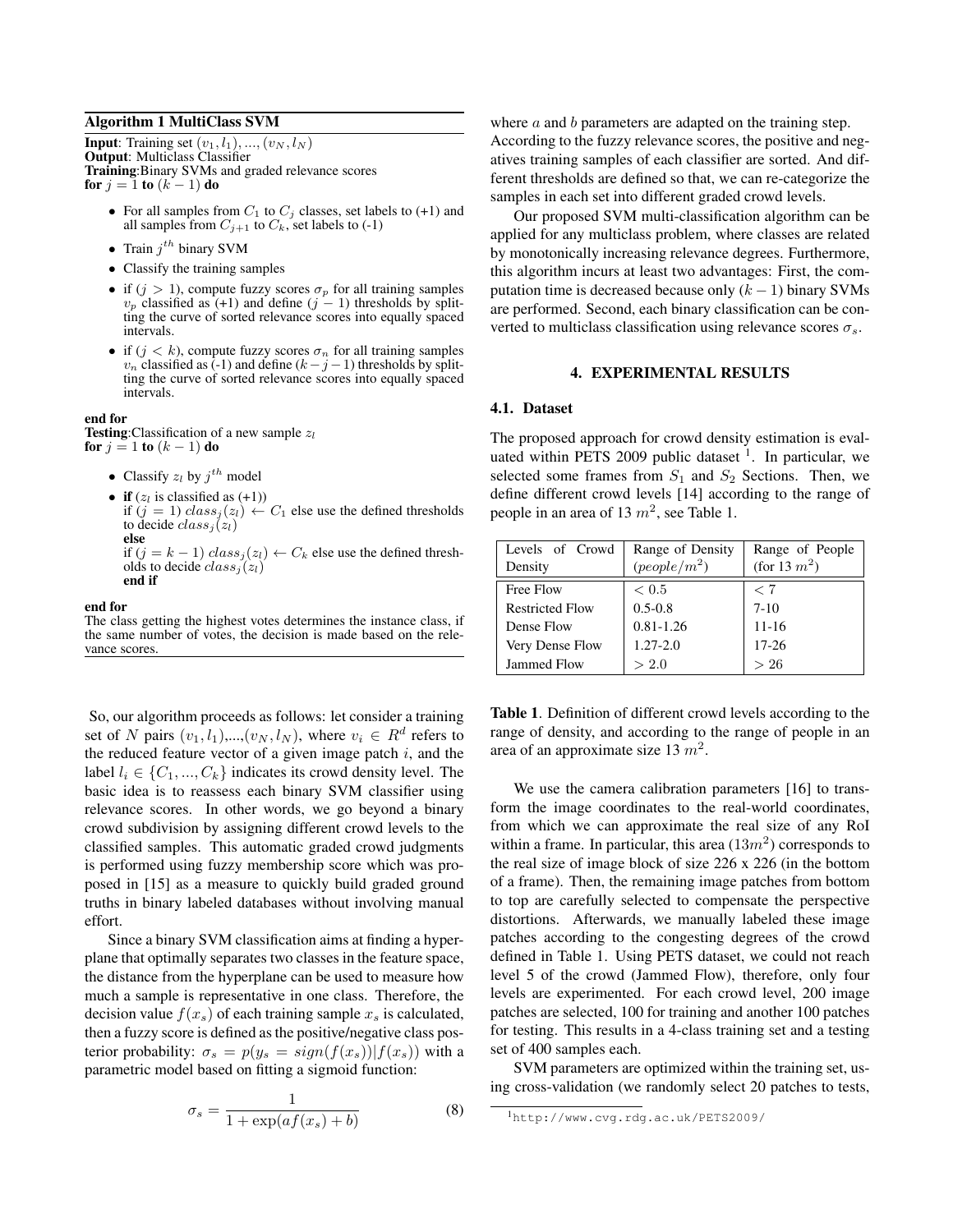for each crowd level). The same strategy was adopted for selecting PCA parameter.

## 4.2. Experiments and Results analysis

As described in Section 2, LBP features are extracted from 3 x 3 blocks in each patch sample, and PCA and LDA subspaces are trained with the labeled training set. The projections of training samples are further used for training multiclass SVM classifiers. For each test sample, the feature vector using block-based LBP is projected into the learned PCA and LDA subspaces, and is identified as one of the four classes by the multi-class SVM classifiers following one-vs-one technique. One-vs-one is chosen for evaluating the performance of texture features, because it has been demonstrated in literature that it gives better results compared to other multiclass SVM methods [17]. The top-1 identification accuracy using LBP plus dimensionality reduction techniques is reported in Figure 1. The performance of our proposed feature is compared to the classification accuracy achieved using SVM on the raw LBP features, and also compared to other texture features namely, HOG [11], Gabor wavelet [18] and GLCM [1].



Fig. 1. Comparisons of our proposed feature (LBP+DR) to other texture features LBP, GLCM, HOG, and Gabor for both Linear and RBF kernels using one-vs-one SVM classifier

The comparison of our proposed feature to LBP feature demonstrates the substantial improvement made by the dimensionality reduction on LBP features in the classification accuracy. As shown in Figure 1, the classification accuracy improved around 20% using RBF kernel (and around 16% using linear kernel), after applying dimensionality reduction techniques over using directly raw LBP features. These results demonstrate the relevance of discriminant feature selection process. Furthermore, the comparison of our proposed feature to other frequently used texture features (HOG, Gabor, and GLCM) shows that our proposed feature (LBP+DR) outperforms all the other features. In overall, LBP+DR gives the best results in terms of classification accuracy (89.75%

using RBF kernel, and 87.25% for linear SVM) with a significant margin compared to the other texture features.

At this stage, we intend to evaluate the performance of our proposed multiclass SVM algorithm based on relevance scores. To achieve this goal, the performance of LBP+DR feature using our algorithm is compared to one-vs-one and one-vs-rest methods using linear and RBF kernels.

| Multiclass method  | Linear<br><b>SVM</b> | <b>RBF SVM</b> | Number of<br>binary SVM |
|--------------------|----------------------|----------------|-------------------------|
| One-vs-one         | 87.25%               | 89.75%         | h                       |
| One-vs-rest        | 72.25%               | 84.00%         |                         |
| Proposed algorithm | 88.25%               | 89.00%         |                         |

Table 2. Comparisons of our proposed multiclass SVM algorithm to one-vs-one and one-vs-rest algorithms for both linear and RBF kernels using LBP+DR features

In Table 2, the classification accuracy using our proposed multiclass SVM is reported and compared to one-vs-one and one-vs-rest. We also include a comparison between these methods in terms of number of binary SVMs. According to these results, the proposed algorithm has less computational cost compared to the other multiclass SVM techniques. And its evaluation in terms of accuracy shows substantial improvement over one-vs-rest while maintaining comparable accuracy compared to one-vs-one.

# 5. CONCLUSION

This paper proposes a novel approach for crowd density estimation. It consists of finding a low dimensional discriminative subspace in which same-density-level samples are projected close to each other while different-density-level samples are projected further apart. Specifically, LBP feature vectors are projected into discriminant space using LDA over the PCA subspace. In addition to the feature extraction block, an untapped potential to reduce the complexity of multiclass SVM problem has been explored in this paper. The alternative algorithm is based on automatic crowd judgments using relevance score, which is less computationally demanding than one-vs-one and one-vs-rest standard methods. The results show that effective dimensionality reduction techniques on LBP feature vectors significantly enhance the classification performance compared to high dimensional raw features. Also, by means of comparisons with other texture features, our proposed feature (LBP+DR) has been experimentally validated showing more accurate results with a significant margin. Furthermore, the comparison of our proposed multiclass SVM with two other standard methods highlights the usefulness of our proposed algorithm in terms of accuracy while maintaining less computational cost.